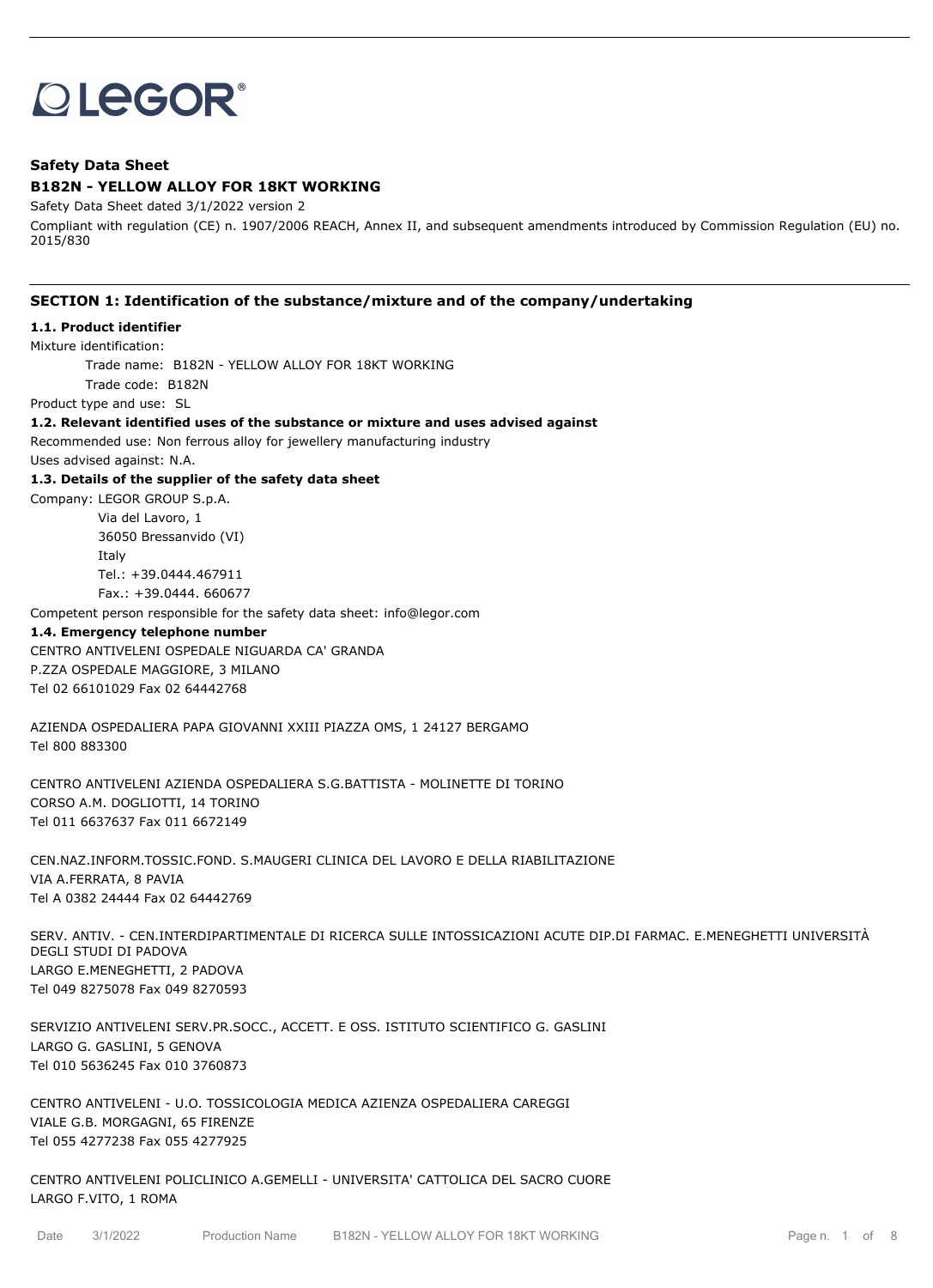CENTRO ANTIVELENI - ISTITUTO DI ANESTESIOLOGIA E RIANIMAZIONE UNIVERSITÀ DEGLI STUDI DI ROMA LA SAPIENZA VIALE DEL POLICLINICO, 155 ROMA Tel 06 49970698 Fax 06 4461967

AZ. OSP. UNIV. FOGGIA V.LE LUIGI PINTO, 1 71122 FOGGIA Tel 0881 732326

CENTRO ANTIVELENI AZIENDA OSPEDALIERA A. CARDARELLI VIA CARDARELLI, 9 NAPOLI Tel 081 7472870 Fax 081 7472880

#### **SECTION 2: Hazards identification**

#### **2.1. Classification of the substance or mixture**

#### **Regulation (EC) n. 1272/2008 (CLP)**

0 The product is not classified as dangerous according to Regulation EC 1272/2008 (CLP).

Adverse physicochemical, human health and environmental effects:

No other hazards

**2.2. Label elements**

The product is not classified as dangerous according to Regulation EC 1272/2008 (CLP).

#### **Special provisions according to Annex XVII of REACH and subsequent amendments:**

None.

#### **2.3. Other hazards**

No PBT Ingredients are present

Other Hazards: No other hazards

#### **SECTION 3: Composition/information on ingredients**

#### **3.1. Substances**

N.A.

# **3.2. Mixtures**

Mixture identification: B182N - YELLOW ALLOY FOR 18KT WORKING

#### **Hazardous components within the meaning of the CLP regulation and related classification:**

| Qty         | Name   | Ident. Numb.                                             | Classification                                                     | <b>Registration Number</b> |
|-------------|--------|----------------------------------------------------------|--------------------------------------------------------------------|----------------------------|
| 50-75 %     | Silver |                                                          | CAS: 7440-22-4 Substance with a Union workplace<br>exposure limit. |                            |
| $35 - 50 %$ | Copper | EC:231-159-6 exposure limit.<br>Index:029-024-<br>$00-X$ | CAS: 7440-50-8 Substance with a Union workplace                    |                            |

#### **SECTION 4: First aid measures**

#### **4.1. Description of first aid measures**

In case of skin contact:

Wash with plenty of water and soap.

In case of eyes contact:

Wash immediately with water.

In case of Ingestion:

Do not induce vomiting, get medical attention showing the SDS and label hazardous.

In case of Inhalation:

Remove casualty to fresh air and keep warm and at rest.

#### **4.2. Most important symptoms and effects, both acute and delayed**

N.A.

**4.3. Indication of any immediate medical attention and special treatment needed**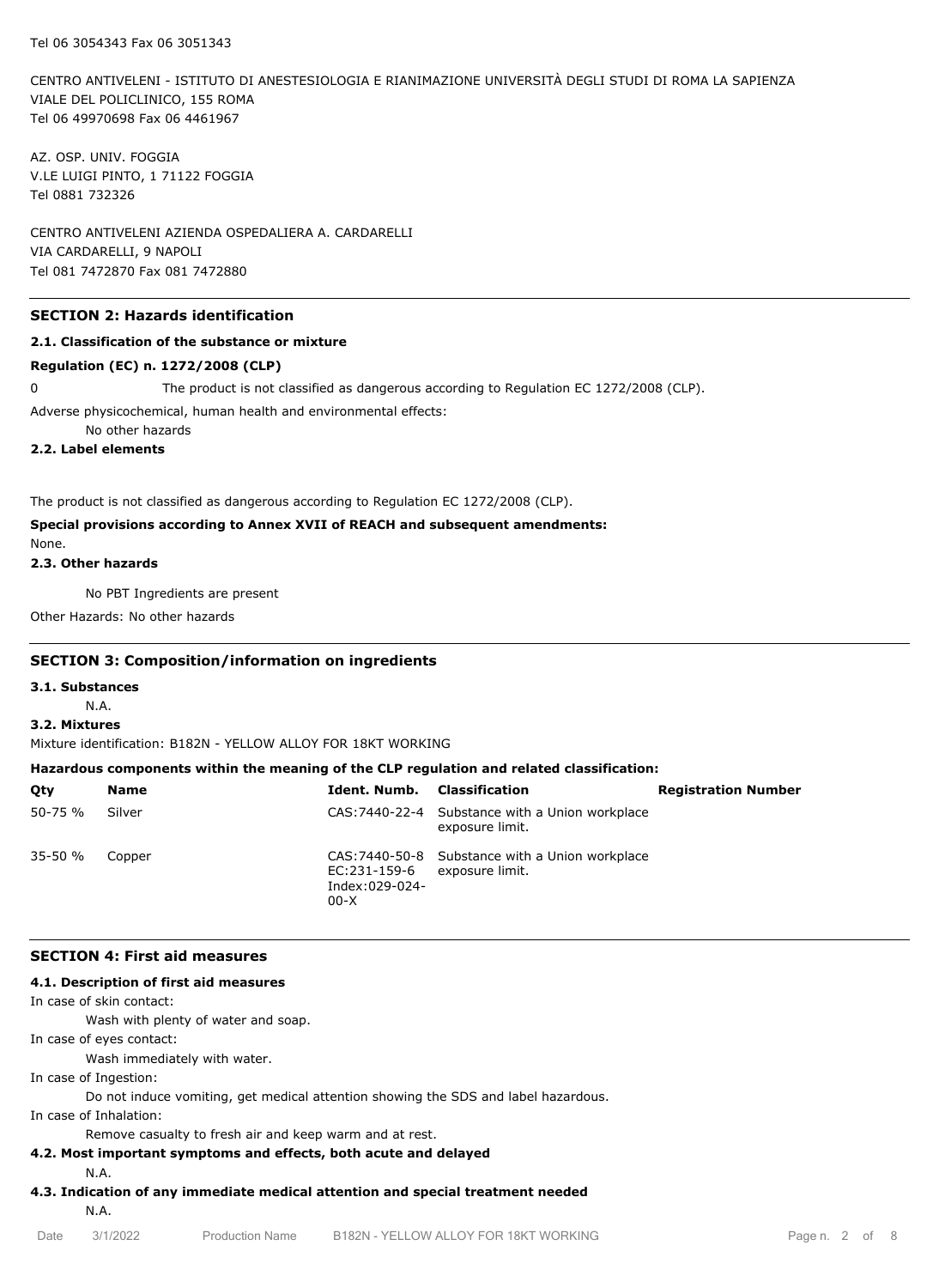## **SECTION 5: Firefighting measures**

#### **5.1. Extinguishing media**

Suitable extinguishing media:

**Water** 

Carbon dioxide (CO2).

Extinguishing media which must not be used for safety reasons:

None in particular.

## **5.2. Special hazards arising from the substance or mixture**

Do not inhale explosion and combustion gases.

Burning produces heavy smoke.

# **5.3. Advice for firefighters**

Use suitable breathing apparatus .

Collect contaminated fire extinguishing water separately. This must not be discharged into drains. Move undamaged containers from immediate hazard area if it can be done safely.

## **SECTION 6: Accidental release measures**

#### **6.1. Personal precautions, protective equipment and emergency procedures**

Wear personal protection equipment.

Remove persons to safety.

See protective measures under point 7 and 8.

## **For emergency responders:**

Wear personal protection equipment.

## **6.2. Environmental precautions**

Do not allow to enter into soil/subsoil. Do not allow to enter into surface water or drains.

Retain contaminated washing water and dispose it.

In case of gas escape or of entry into waterways, soil or drains, inform the responsible authorities.

Suitable material for taking up: absorbing material, organic, sand

#### **6.3. Methods and material for containment and cleaning up**

Suitable material for taking up: absorbing material, organic, sand

# Wash with plenty of water.

**6.4. Reference to other sections** See also section 8 and 13

# **SECTION 7: Handling and storage**

### **7.1. Precautions for safe handling**

Avoid contact with skin and eyes, inhalation of vapours and mists. Do not eat or drink while working.

See also section 8 for recommended protective equipment.

#### **7.2. Conditions for safe storage, including any incompatibilities**

#### Incompatible materials:

None in particular.

Instructions as regards storage premises:

Adequately ventilated premises.

# **7.3. Specific end use(s)**

Recommendation(s)

None in particular

Industrial sector specific solutions:

None in particular

# **SECTION 8: Exposure controls/personal protection**

#### **8.1. Control parameters**

#### **Community Occupational Exposure Limits (OEL)**

|                          |          | <b>OEL</b><br>Type     | <b>Occupational Exposure Limit</b>                                |
|--------------------------|----------|------------------------|-------------------------------------------------------------------|
| Silver<br>CAS: 7440-22-4 |          | EU                     | Long Term: $0.1 \text{ mg/m}$ 3                                   |
|                          |          | ACGIH                  | Long Term: $0.1 \text{ mg/m}$ 3<br>Metal dust and fume. - Argyria |
| Date                     | 3/1/2022 | <b>Production Name</b> | B182N - YELLOW ALLOY FOR 18KT WORKIN                              |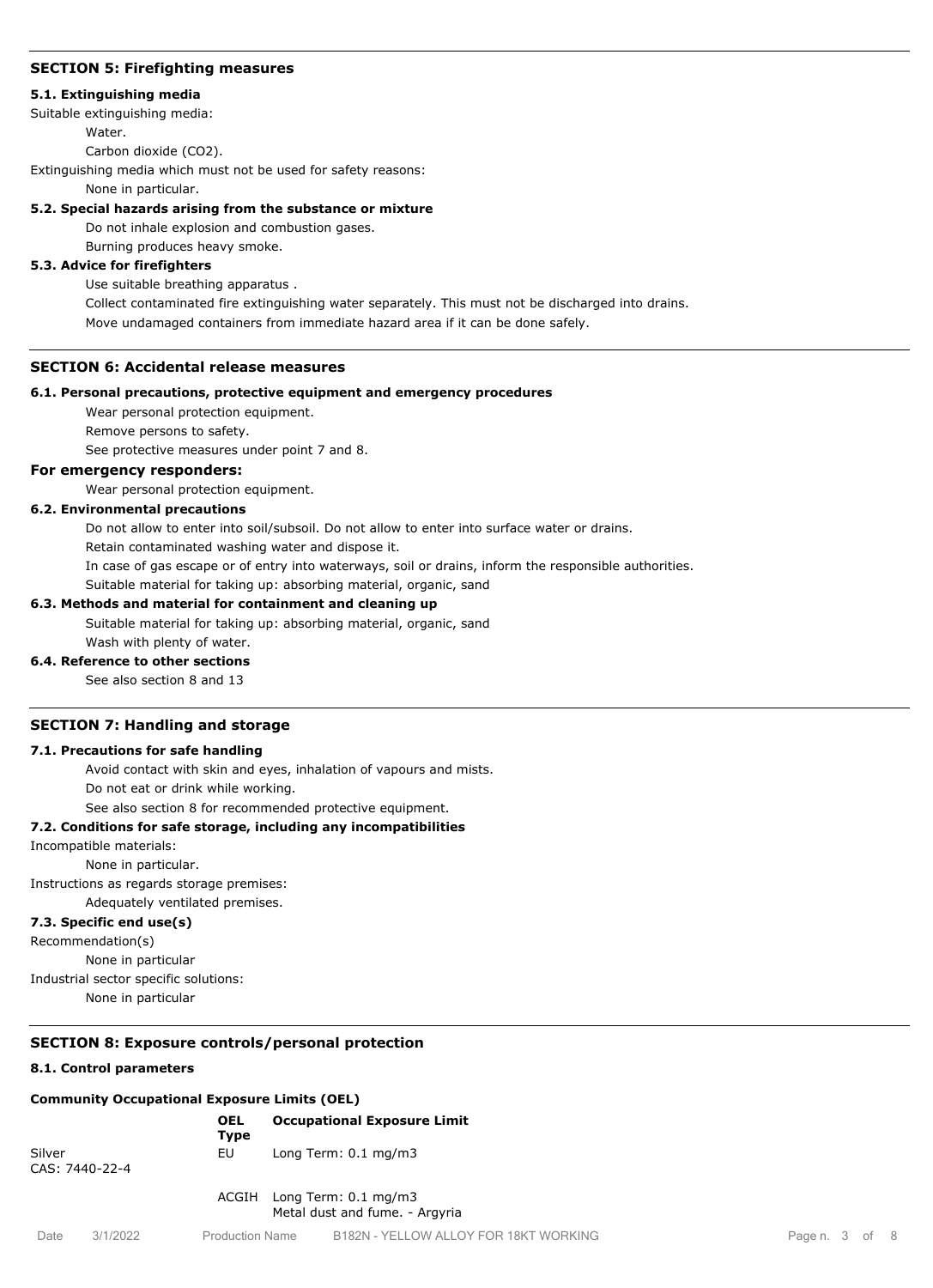|                                                                              |                                                                                                                   | ACGIH Long Term: 0.01 mg/m3<br>Soluble compounds, as Ag. - Argyria                                                 |  |  |  |
|------------------------------------------------------------------------------|-------------------------------------------------------------------------------------------------------------------|--------------------------------------------------------------------------------------------------------------------|--|--|--|
| Copper<br>CAS: 7440-50-8                                                     |                                                                                                                   | ACGIH Long Term: 0.2 mg/m3<br>Fume, as Cu. Irr, GI, metal fume fever                                               |  |  |  |
|                                                                              |                                                                                                                   | ACGIH Long Term: 1 mg/m3<br>Dusts and mists, as Cu. Irr, GI, metal fume fever                                      |  |  |  |
| <b>Derived No Effect Level (DNEL) values</b>                                 |                                                                                                                   |                                                                                                                    |  |  |  |
| Copper<br>CAS: 7440-50-8                                                     |                                                                                                                   | Exposure Route: Human Dermal; Exposure Frequency: Long Term, systemic effects<br>Worker Industry: 0.041 mg/kg      |  |  |  |
|                                                                              | Exposure Route: Human Inhalation; Exposure Frequency: Long Term, systemic effects<br>Worker Industry: 0.041 mg/kg |                                                                                                                    |  |  |  |
|                                                                              | Exposure Route: Human Dermal; Exposure Frequency: Short Term, systemic effects<br>Worker Industry: 0.082 mg/kg    |                                                                                                                    |  |  |  |
|                                                                              |                                                                                                                   | Exposure Route: Human Inhalation; Exposure Frequency: Short Term, systemic effects<br>Worker Industry: 0.082 mg/kg |  |  |  |
| 8.2. Exposure controls                                                       |                                                                                                                   |                                                                                                                    |  |  |  |
| Eye protection:                                                              |                                                                                                                   |                                                                                                                    |  |  |  |
| Not needed for normal use. Anyway, operate according good working practices. |                                                                                                                   |                                                                                                                    |  |  |  |
| Protection for skin:                                                         |                                                                                                                   |                                                                                                                    |  |  |  |
| No special precaution must be adopted for normal use.                        |                                                                                                                   |                                                                                                                    |  |  |  |
| Protection for hands:                                                        |                                                                                                                   |                                                                                                                    |  |  |  |
| Not needed for normal use.                                                   |                                                                                                                   |                                                                                                                    |  |  |  |
| Respiratory protection:                                                      |                                                                                                                   |                                                                                                                    |  |  |  |
| N.A.                                                                         |                                                                                                                   |                                                                                                                    |  |  |  |
| Thermal Hazards:                                                             |                                                                                                                   |                                                                                                                    |  |  |  |
| N.A.                                                                         |                                                                                                                   |                                                                                                                    |  |  |  |
| Environmental exposure controls:                                             |                                                                                                                   |                                                                                                                    |  |  |  |
| N.A.<br>.                                                                    |                                                                                                                   |                                                                                                                    |  |  |  |
|                                                                              |                                                                                                                   |                                                                                                                    |  |  |  |

Hygienic and Technical measures N.A.

# **SECTION 9: Physical and chemical properties**

# **9.1. Information on basic physical and chemical properties Physical State:** Solid **Appearance and colour:** Yellow grained alloy **Odour:** Odourless **Odour threshold:** N.A. **pH:** N.A. **Melting point / freezing point:** 970 °C (1778 °F) **Initial boiling point and boiling range:** N.A. **Flash point:** > 93°C **Evaporation rate:** N.A. **Upper/lower flammability or explosive limits:** N.A. **Vapour density:** N.A. **Vapour pressure:** N.A. **Relative density:** N.A. **Solubility in water:** Unsoluble in water **Solubility in oil:** Unsoluble in organic solvents **Partition coefficient (n-octanol/water):** N.A. **Auto-ignition temperature:** N.A. **Decomposition temperature:** N.A. **Viscosity:** N.A. **Explosive properties:** n.a. **Oxidizing properties:** n.a. **Solid/gas flammability:** n.a. **9.2. Other information VOC** N.A.

**Substance Groups relevant properties** N.A.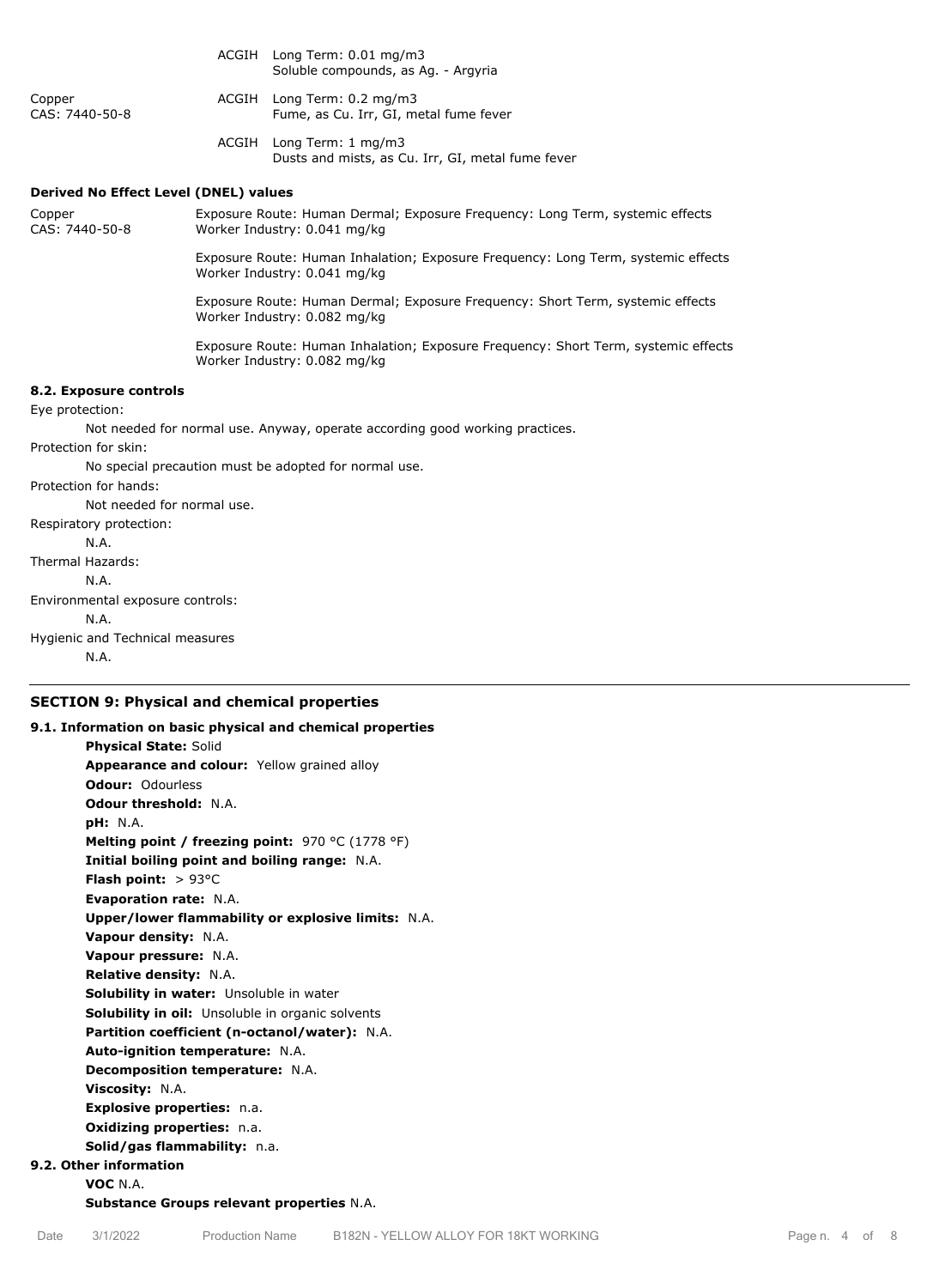**Miscibility:** N.A. **Conductivity:** N.A.

# **SECTION 10: Stability and reactivity**

# **10.1. Reactivity**

Stable under normal conditions

**10.2. Chemical stability**

Data not available.

**10.3. Possibility of hazardous reactions**

# None.

**10.4. Conditions to avoid**

Stable under normal conditions.

# **10.5. Incompatible materials**

None in particular.

#### **10.6. Hazardous decomposition products**

None.

#### **SECTION 11: Toxicological information**

#### **11.1. Information on toxicological effects**

#### **Toxicological Information of the Preparation**

| a) acute toxicity                    | Not classified                                                   |
|--------------------------------------|------------------------------------------------------------------|
|                                      | Based on available data, the classification criteria are not met |
| b) skin corrosion/irritation         | Not classified                                                   |
|                                      | Based on available data, the classification criteria are not met |
| c) serious eye damage/irritation     | Not classified                                                   |
|                                      | Based on available data, the classification criteria are not met |
| d) respiratory or skin sensitisation | Not classified                                                   |
|                                      | Based on available data, the classification criteria are not met |
| e) germ cell mutagenicity            | Not classified                                                   |
|                                      | Based on available data, the classification criteria are not met |
| f) carcinogenicity                   | Not classified                                                   |
|                                      | Based on available data, the classification criteria are not met |
| g) reproductive toxicity             | Not classified                                                   |
|                                      | Based on available data, the classification criteria are not met |
| h) STOT-single exposure              | Not classified                                                   |
|                                      | Based on available data, the classification criteria are not met |
| i) STOT-repeated exposure            | Not classified                                                   |
|                                      | Based on available data, the classification criteria are not met |
| j) aspiration hazard                 | Not classified                                                   |
|                                      | Based on available data, the classification criteria are not met |
|                                      |                                                                  |

#### **SECTION 12: Ecological information**

#### **12.1. Toxicity**

Adopt good working practices, so that the product is not released into the environment. Eco-Toxicological Information:

# **List of Eco-Toxicological properties of the product**

Not classified for environmental hazards.

No data available for the product

# **12.2. Persistence and degradability**

N.A.

# **12.3. Bioaccumulative potential**

N.A.

# **12.4. Mobility in soil**

N.A.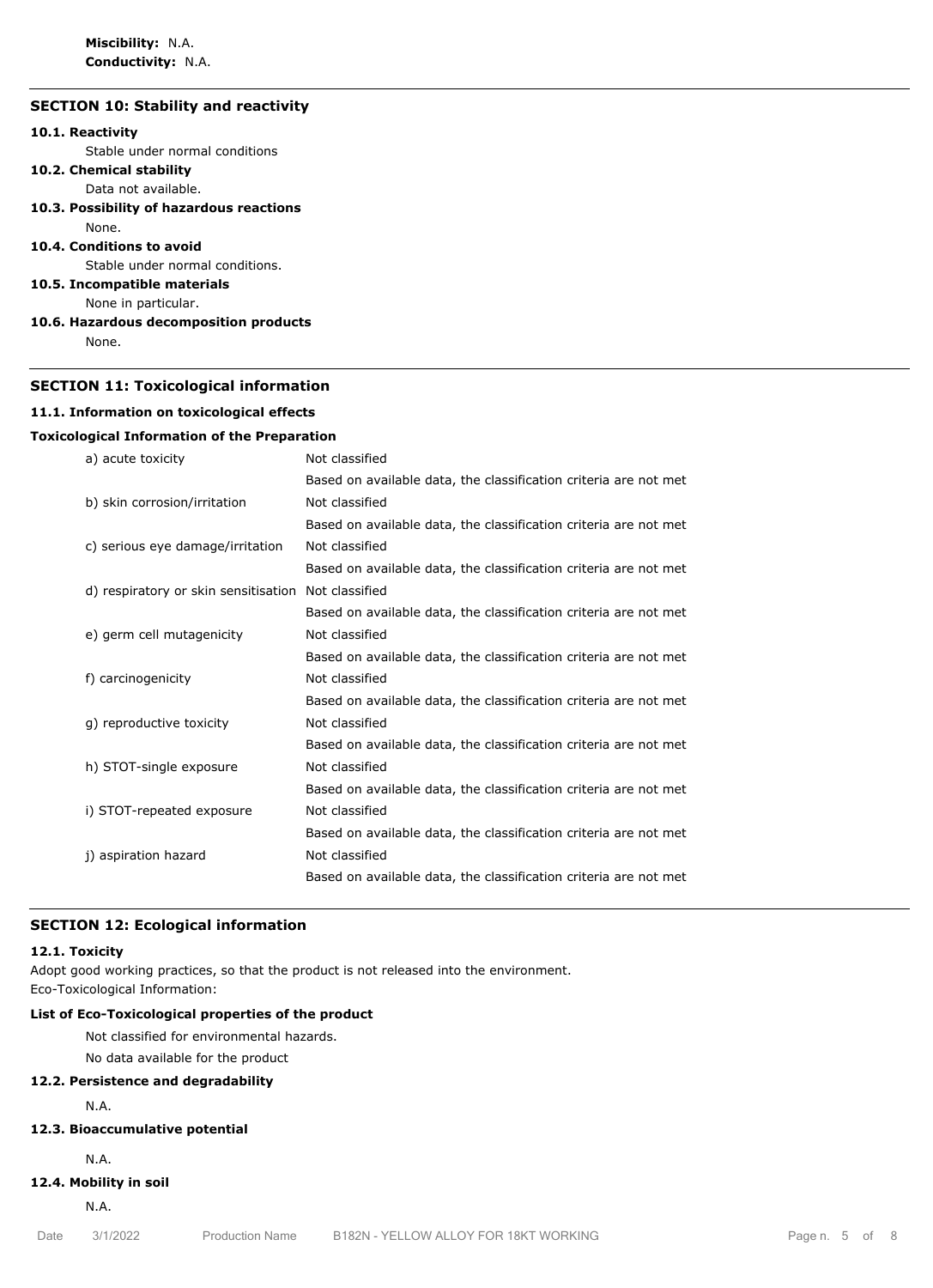#### **12.5. Results of PBT and vPvB assessment**

No PBT Ingredients are present

#### **12.6. Other adverse effects**

N.A.

#### **SECTION 13: Disposal considerations**

#### **13.1. Waste treatment methods**

Recover if possible. In so doing, comply with the local and national regulations currently in force.

#### **SECTION 14: Transport information**

Not classified as dangerous in the meaning of transport regulations.

**14.1. UN number** N.A. **14.2. UN proper shipping name** N.A. **14.3. Transport hazard class(es)** ADR-Class: NA N.A. **14.4. Packing group** N.A. **14.5. Environmental hazards** N.A. **14.6. Special precautions for user**

N.A.

Road and Rail (ADR-RID):

N.A.

Air (IATA):

Sea (IMDG):

N.A.

#### **14.7. Transport in bulk according to Annex II of MARPOL and the IBC Code**

N.A.

#### **SECTION 15: Regulatory information**

#### **15.1. Safety, health and environmental regulations/legislation specific for the substance or mixture**

Dir. 98/24/EC (Risks related to chemical agents at work) Dir. 2000/39/EC (Occupational exposure limit values) Regulation (EC) n. 1907/2006 (REACH) Regulation (EC) n. 1272/2008 (CLP) Regulation (EC) n. 790/2009 (ATP 1 CLP) and (EU) n. 758/2013 Regulation (EU) n. 286/2011 (ATP 2 CLP) Regulation (EU) n. 618/2012 (ATP 3 CLP) Regulation (EU) n. 487/2013 (ATP 4 CLP) Regulation (EU) n. 944/2013 (ATP 5 CLP) Regulation (EU) n. 605/2014 (ATP 6 CLP) Regulation (EU) n. 2015/1221 (ATP 7 CLP) Regulation (EU) n. 2016/918 (ATP 8 CLP) Regulation (EU) n. 2016/1179 (ATP 9 CLP) Regulation (EU) n. 2017/776 (ATP 10 CLP) Regulation (EU) n. 2018/669 (ATP 11 CLP) Regulation (EU) n. 2018/1480 (ATP 13 CLP) Regulation (EU) n. 2019/521 (ATP 12 CLP) Regulation (EU) n. 2020/217 (ATP 14 CLP) Regulation (EU) n. 2021/643 (ATP 16 CLP) Regulation (EU) 2015/830

Restrictions related to the product or the substances contained according to Annex XVII Regulation (EC) 1907/2006 (REACH) and subsequent modifications:

Restrictions related to the product: None.

Restrictions related to the substances contained: None.

Provisions related to directive EU 2012/18 (Seveso III):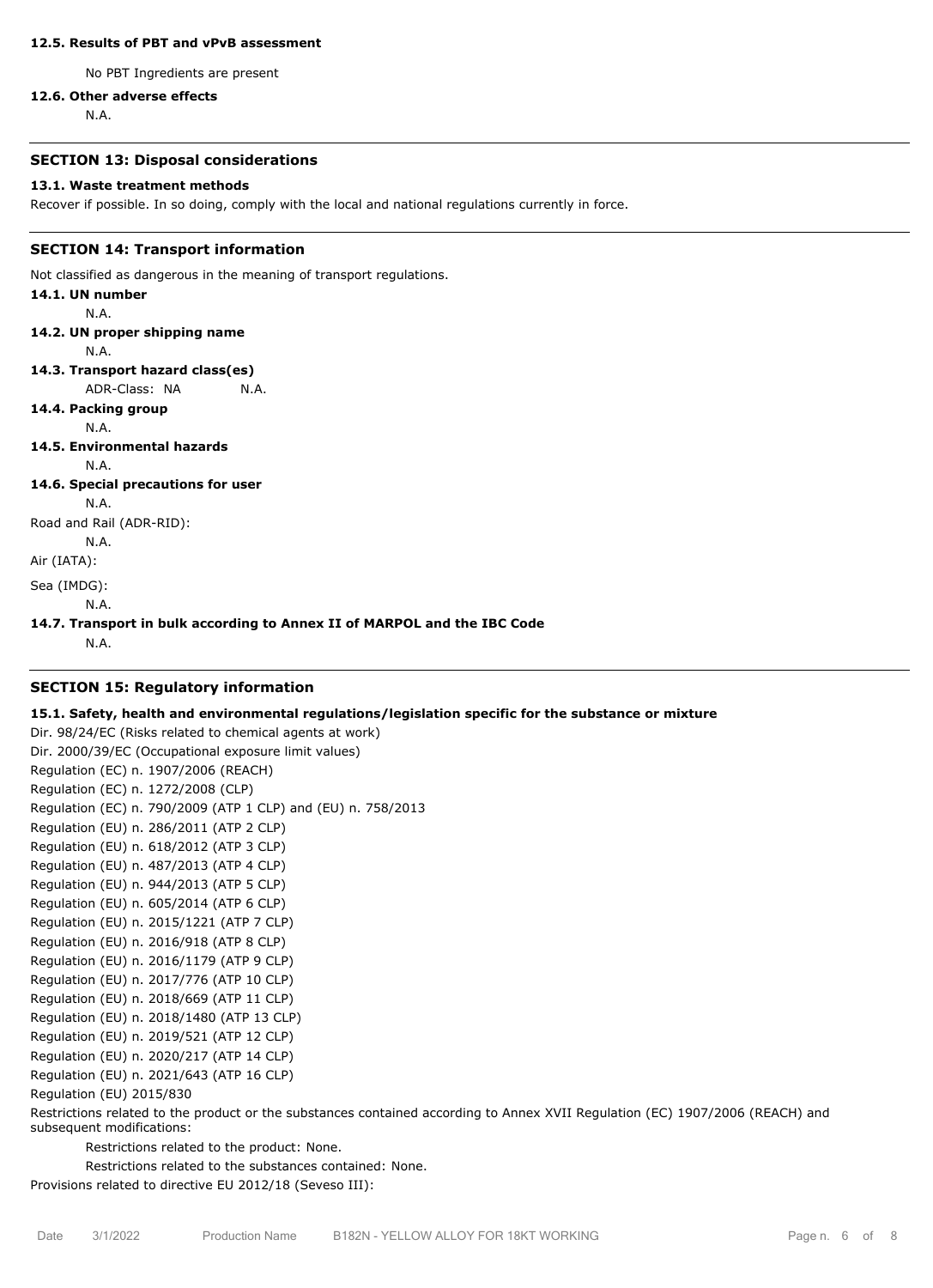# **Regulation (EU) No 649/2012 (PIC regulation)**

No substances listed

German Water Hazard Class.

Class 3: extremely hazardous.

SVHC Substances:

No data available

# **15.2. Chemical safety assessment**

No Chemical Safety Assessment has been carried out for the mixture.

# **SECTION 16: Other information**

This document was prepared by a competent person who has received appropriate training.

Main bibliographic sources:

ECDIN - Environmental Chemicals Data and Information Network - Joint Research Centre, Commission of the European Communities

SAX's DANGEROUS PROPERTIES OF INDUSTRIAL MATERIALS - Eight Edition - Van Nostrand Reinold

The information contained herein is based on our state of knowledge at the above-specified date. It refers solely to the product indicated and constitutes no guarantee of particular quality.

It is the duty of the user to ensure that this information is appropriate and complete with respect to the specific use intended.

This MSDS cancels and replaces any preceding release.

Legend to abbreviations and acronyms used in the safety data sheet:

ACGIH: American Conference of Governmental Industrial Hygienists

ADR: European Agreement concerning the International Carriage of Dangerous Goods by Road.

AND: European Agreement concerning the International Carriage of Dangerous Goods by Inland Waterways

ATE: Acute Toxicity Estimate

ATEmix: Acute toxicity Estimate (Mixtures)

BCF: Biological Concentration Factor

BEI: Biological Exposure Index

BOD: Biochemical Oxygen Demand

CAS: Chemical Abstracts Service (division of the American Chemical Society).

CAV: Poison Center

CE: European Community

CLP: Classification, Labeling, Packaging.

CMR: Carcinogenic, Mutagenic and Reprotoxic

COD: Chemical Oxygen Demand

COV: Volatile Organic Compound

CSA: Chemical Safety Assessment

CSR: Chemical Safety Report

DMEL: Derived Minimal Effect Level

DNEL: Derived No Effect Level.

DPD: Dangerous Preparations Directive

DSD: Dangerous Substances Directive

EC50: Half Maximal Effective Concentration

ECHA: European Chemicals Agency

EINECS: European Inventory of Existing Commercial Chemical Substances.

ES: Exposure Scenario

GefStoffVO: Ordinance on Hazardous Substances, Germany.

GHS: Globally Harmonized System of Classification and Labeling of Chemicals.

IARC: International Agency for Research on Cancer

IATA: International Air Transport Association.

IATA-DGR: Dangerous Goods Regulation by the "International Air Transport Association" (IATA).

IC50: half maximal inhibitory concentration

ICAO: International Civil Aviation Organization.

ICAO-TI: Technical Instructions by the "International Civil Aviation Organization" (ICAO).

IMDG: International Maritime Code for Dangerous Goods.

INCI: International Nomenclature of Cosmetic Ingredients.

IRCCS: Scientific Institute for Research, Hospitalization and Health Care

KAFH: KAFH

#### KSt: Explosion coefficient.

LC50: Lethal concentration, for 50 percent of test population.